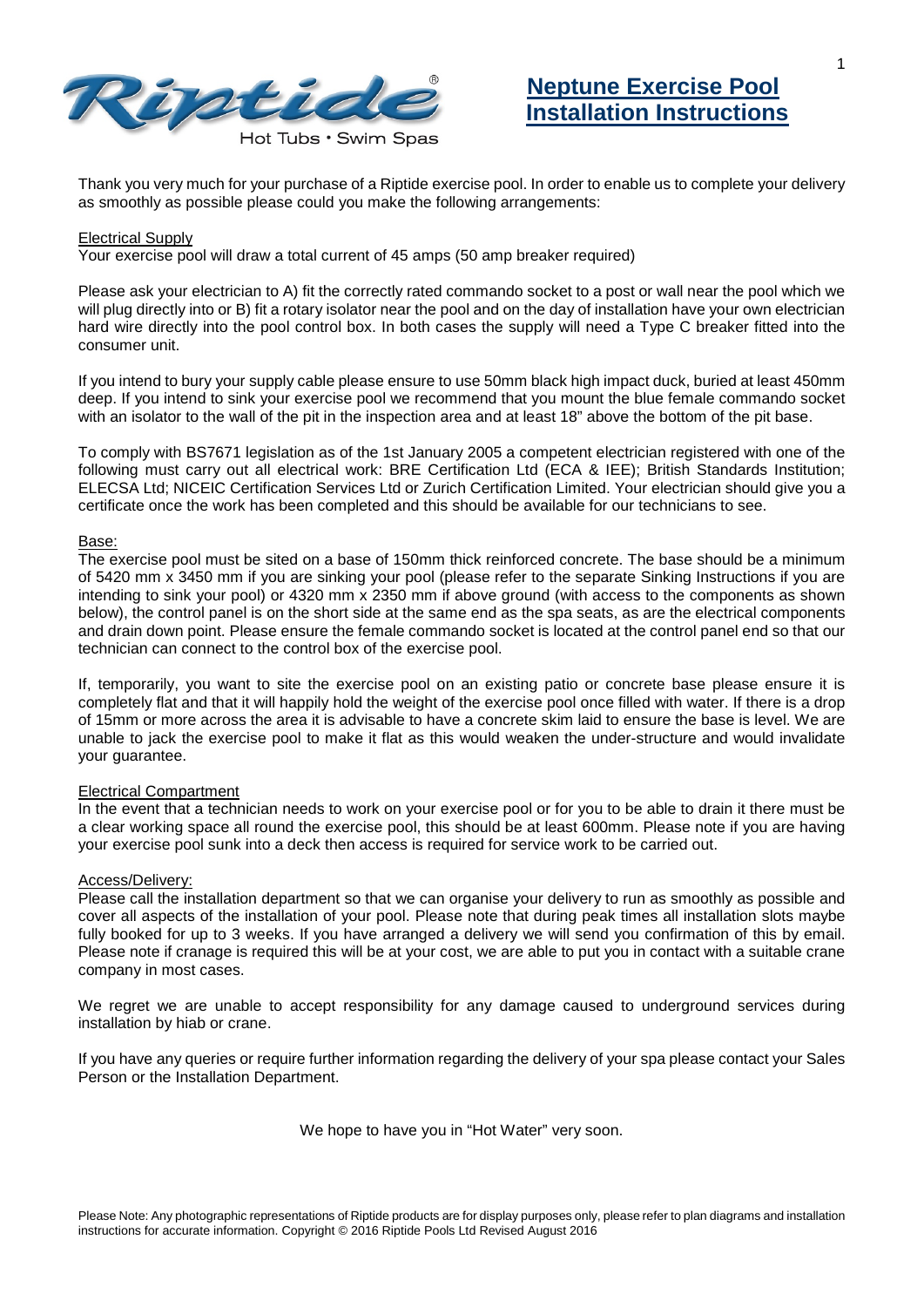

### **Instructions and Advice for Sinking Riptide Neptune Exercise Pool Into Gardens and Decks**

If you intend to sink or semi sink your exercise pool please read the following carefully.

When digging your hole please allow 600mm gap on all four sides of your pool to allow all components to be accessed. This gap will also allow for airflow and tolerance of natural movement from water volume when filled. Dig the hole and lay a 16cm reinforced concrete base with a soak away underneath and ensure the pit has retaining walls of sufficient structural strength (back filling is not recommended).

Please make sure the soak away is sufficient to ensure your hole cannot become full of water because your warranty will not cover flooded electrical components .Also please ensure leaves and other objects can be removed easily to ensure your soak away cannot become blocked. It may be advisable to install a submersible pump with a float switch as a secondary defence against your pit flooding on a separate power supply to the pool.

The electrics are not designed to get wet, we recommend you seek qualified help in designing and building your pit to ensure it cannot flood with water and is structurally sound.



In Decking: If you are sinking your pool and decking around it please remember to build the decking to allow access to the electrical compartment and all components. Please ensure the electrical compartment has some ventilation for<br>correct functioning. If decking up correct functioning. to/around pool, we would recommend decking after installation.

With Cover Lifting Device: If you are going to sink your pool and are fitting a Cover Mate lid lifting device please only semi sink the pool to a height of 16" above ground or deck level to allow the lifting arms to operate. If using a Cover Buddy lid lifting device you can fully sink your pool as the lifting arms can be attached to the decking.

Please refer to the Electrical Supply and **Base Instructions on page 1 with regards** to necessary location of electrical sockets.

If you have any questions or queries regarding sinking your exercise pool please contact your sales person or the installation department.

Please Note: Any photographic representations of Riptide products are for display purposes only, please refer to plan diagrams and installation instructions for accurate information. Copyright © 201[6 Riptide](https://www.hottubbarn.co.uk/) Pools Ltd Revised August 2016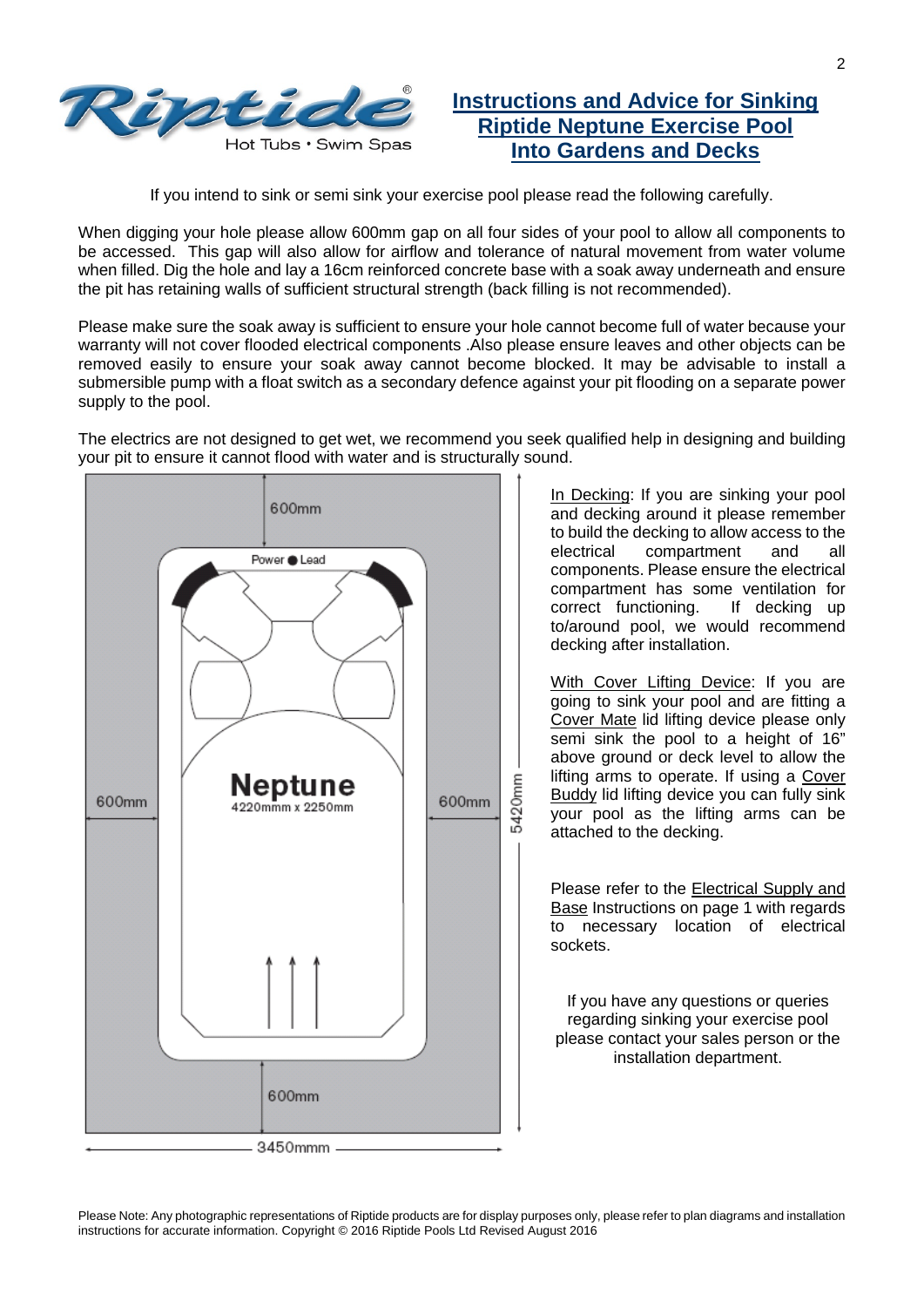

# **Installation Requirements for Sinking Riptide** Exercise Pools and Swim Spas

Your sales person will help to determine the best possible route for delivery of your Riptide Exercise Pool or Swim Spa, recommending any alterations or requirements for your guide prior to delivery.

The most important thing to consider is the access route that the pool will take on delivery. In most cases the Hiab (crane arm) on the front of our delivery vehicle can reach approx 8 meters depending on weight of pool and height of reach and wherever possible this can be used to lower the pool into a constructed pit. If, the Hiab is unable to reach directly into the pit due to restrictions of reach height, then a crane would need to be provided by the customer. $#$ 

Although every effort will be made to ensure the installation of your pool, in some installations where none of the above is possible due to access restrictions or personal choice of location of Riptide Exercise Pools and Swim Spas, a Crane will need to be provided by the customer.

*# If it is determined that a crane is necessary, then this would be at the cost and arrangement of the customer.*